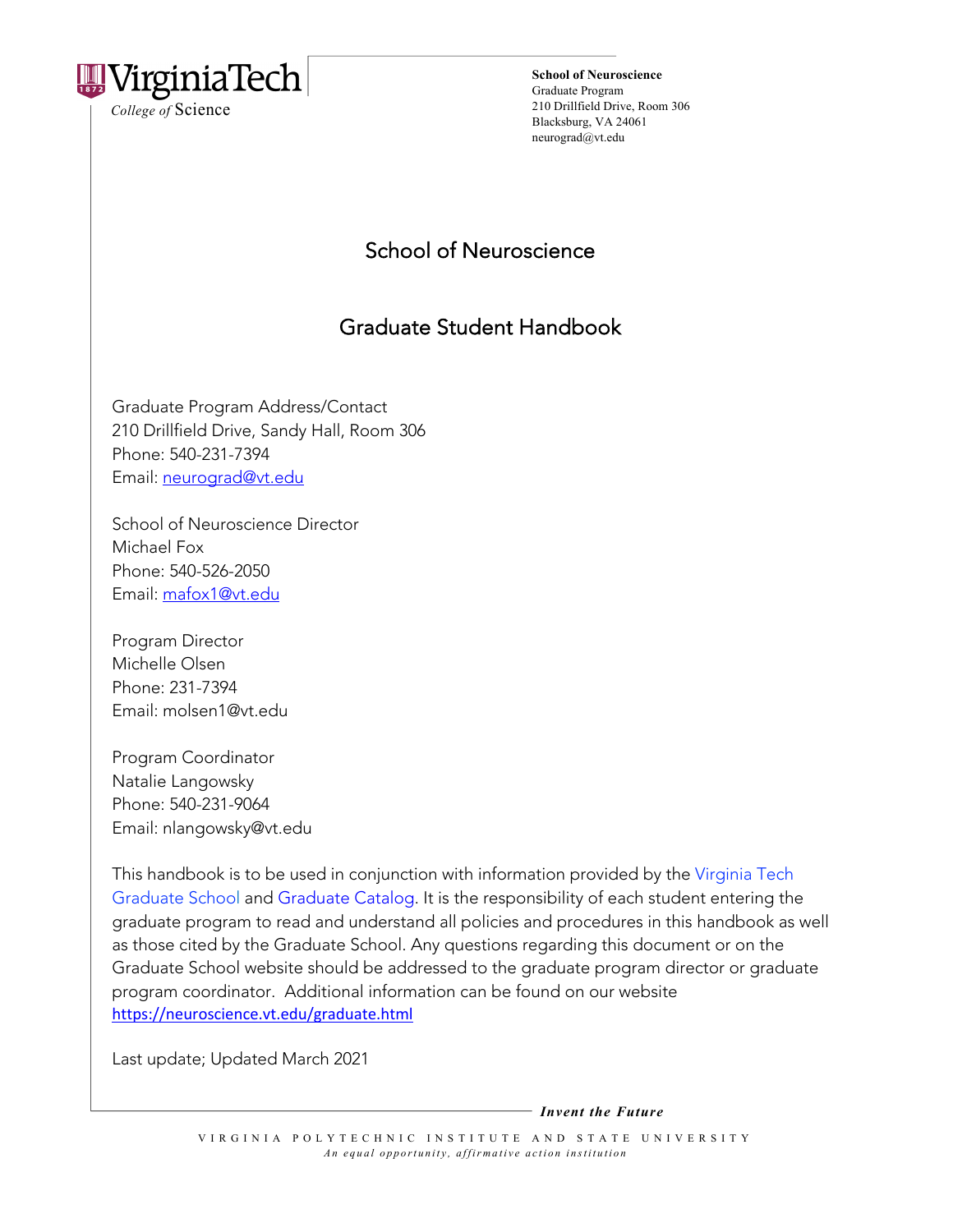# Table of Contents:

| $1_{-}$<br>2.<br>3.                                                    |
|------------------------------------------------------------------------|
|                                                                        |
|                                                                        |
|                                                                        |
|                                                                        |
|                                                                        |
| 4.                                                                     |
| 5.                                                                     |
| 6.                                                                     |
| 7.                                                                     |
|                                                                        |
| В.                                                                     |
|                                                                        |
|                                                                        |
|                                                                        |
|                                                                        |
| $1_{\cdot}$                                                            |
| 2.                                                                     |
| 3.                                                                     |
| Preliminary Doctoral Examination Part 1 (Written Examination) 10<br>4. |
| Preliminary Doctoral Examination Part 2 (Oral Examination)11<br>5.     |
| 6.                                                                     |
| 7.                                                                     |
|                                                                        |
| A. Monthly Meetings with Research Dissertation Advisor 12              |
|                                                                        |
|                                                                        |
|                                                                        |
|                                                                        |
|                                                                        |
|                                                                        |
|                                                                        |
|                                                                        |
|                                                                        |
|                                                                        |
|                                                                        |
|                                                                        |
|                                                                        |
|                                                                        |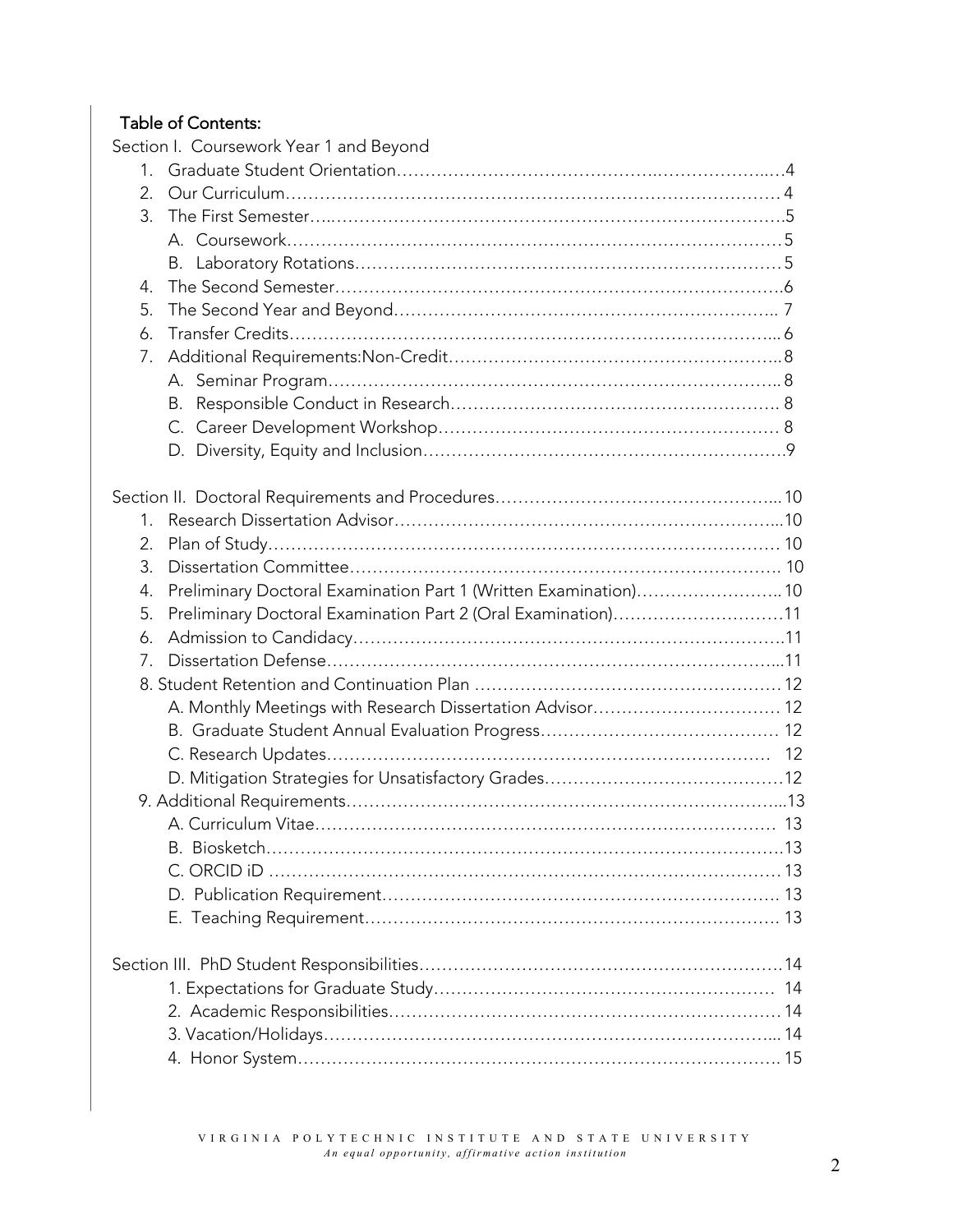| 3. Termination of Student for Inadequate Progress Toward the Degree17 |  |
|-----------------------------------------------------------------------|--|
|                                                                       |  |
|                                                                       |  |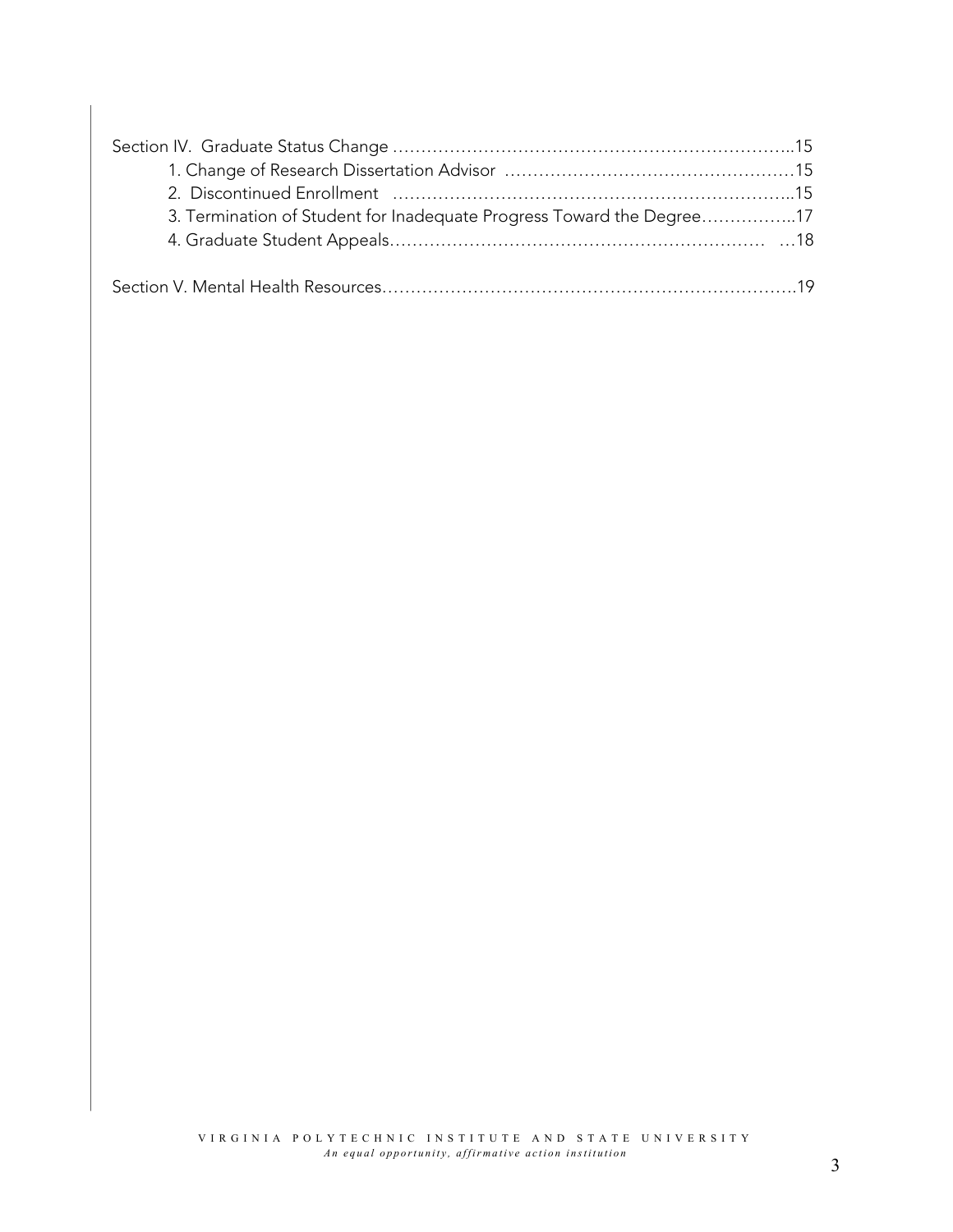#### Section I. Coursework: Year 1 and Beyond:

#### **1.** Graduate Student Orientation

New graduate students receive a welcome letter from the School of Neuroscience that indicates when they should arrive on campus and a list important dates for orientation and expectations that first week on campus. These include the dates for the Graduate School and School Orientation, the GTA workshop, and events which enable incoming students to organize fall research rotations (NEUR 5374). All students are expected to attend each of these events which are held the week before classes begin (typically mid-August).

During orientation, students will be introduced to the Director of the School of Neuroscience, the Graduate Program Director and Graduate Program Coordinator and School of Neuroscience Human Resources Manager. Presentations will be given by the Graduate Ombudsperson, and a representative from the Office of Inclusion and Diversity. Additionally, students will be informed about the expectations, duties and responsibilities of graduate students, teaching assistants, laboratory safety, the Graduate Honor System, and the Neuroscience Graduate and Post-Doctoral Association (NGPA).

All students must participate in the Graduate Teaching Assistantship (GTA) Workshop (Grad 5004) offered by the Graduate School. The GTA workshop consists of a one day course- the week before classes start in the fall and additional online requirements throughout the first semester. This workshop is designed to provide recommendations and advice from dedicated faculty, staff, and experienced graduate students and to assist students in developing the knowledge base and skills needed to serve as faculty members. Topics covered include but are not limited to: Family Education Rights and Privacy (FERPA), computer security, services for students with disabilities, diversity and inclusion, threat assessment, and the honor system. The workshop is not taken for credit toward the proposed degree program but is evaluated by the Graduate School as pass/fail. If a student fails the workshop, the student will remediate with their advisor and can retake as many times as needed to pass. The workshop can be used toward the Future Professoriate Certificate for students with an interest in becoming university faculty members. \*note- not all graduate students will serve as GTA's. The purpose of this course is so that at any time should you and your mentor decide that you will serve as a GTA, you have the appropriate training to serve in a classroom with undergraduate students.

## **2.** Our Curriculum

The Ph.D. in Neuroscience degree program requires 96 credit hours beyond the bachelor's degree. Successful completion of a dissertation is required.

The curriculum provides a solid, educational foundation regarding neurological function across the lifespan and the issues related to neurological disease. Coursework will educate students in nerve cell structure and chemical signaling and teach students to evaluate nervous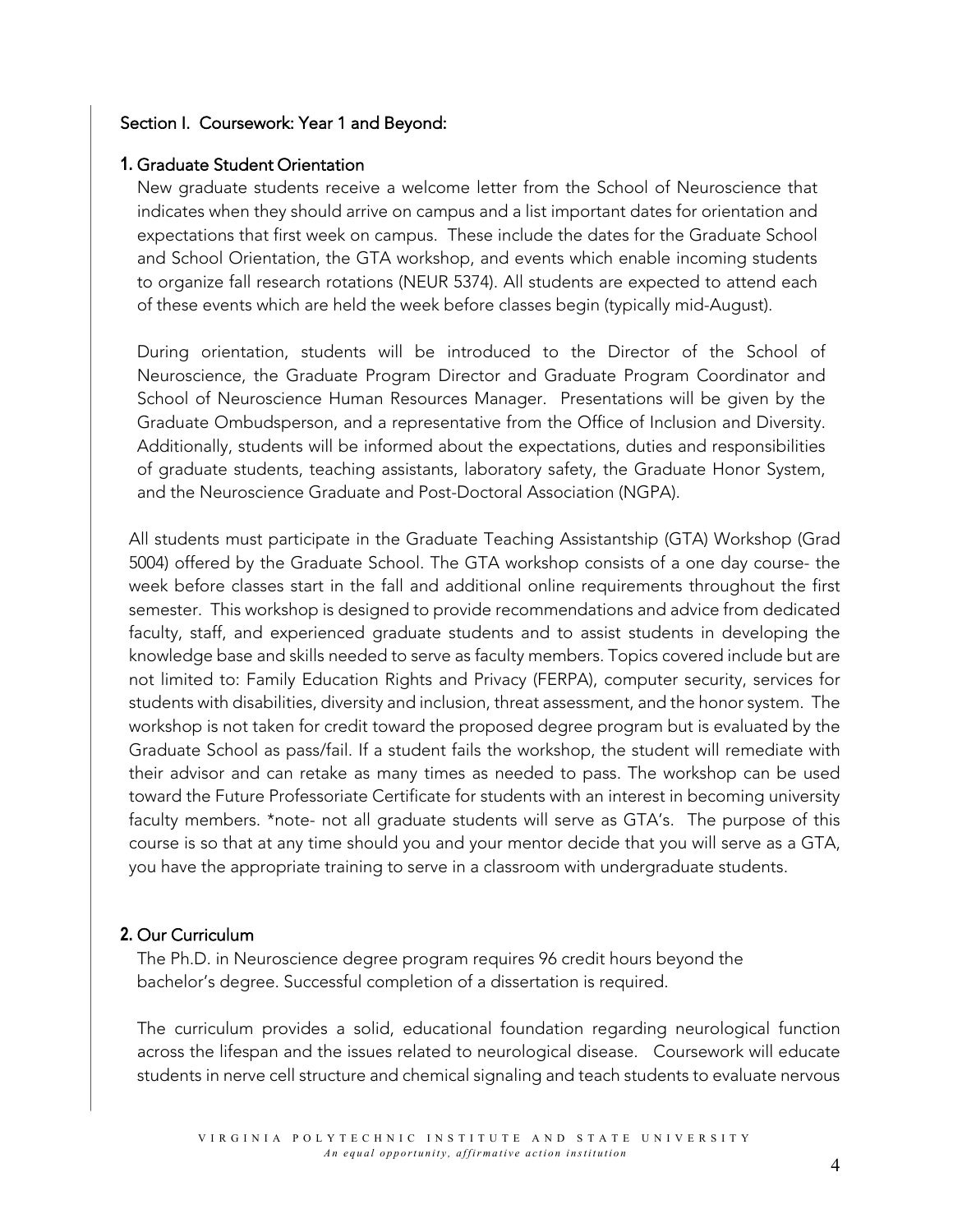system circuits and networks and overall neurological system functioning. Courses in neuroanatomy, brain region function and malfunction, and statistics will allow students to apply their knowledge and skills to discover and contribute to knowledge of neurological function in health and disease. Through required research and course requirements, students will learn to conduct research using the most currents relevant and state of the art approaches.

# **3.** The First Semester:

#### A. Coursework

Students that enter directly into the Neuroscience PhD program will automatically be registered for first semester coursework and laboratory research experience (rotations). This includes the bulk of the CORE coursework (see below). NEUR 5004, 5014 and 5024 run in sequence, with each course lasting approximately 5 weeks. NEUR 5074 is a journal club style course and will meet one hour weekly. Courses meet in the morning, Monday through Friday. It is expected that students will participate in class and to class discussion daily. A grade of 'B-' or better is considered a passing grade and is required in all core coursework. Remediation for a failing grade and resources for students requiring additional help in their core coursework is discussed below. Failure of two or more courses is cause for dismissal from the program.

## B. Laboratory Rotations

During the first semester, students will undertake two laboratory rotations in addition to their coursework. These two rotations are structured into the curriculum via a two-credit, NEUR 5374: Research Experience in Neuroscience course. School of Neuroscience faculty members will serve as faculty advisors in the individual laboratory rotations to provide the guidance, supervision, and evaluation of student performance.

The goal of these laboratory rotations is to provide students with the opportunity to experience and contribute to different research topics and environments in a supervised setting. The laboratory rotations serve two purposes: 1) to aid students in their selection of a research advisor, and 2) provide students with the opportunity to gain conceptual and technical skills in the laboratory. Students will learn about and demonstrate the basics of experimental design and hypothesis testing in a laboratory setting. Students are expected to gain competence in one or more technical research approaches and the appropriate data analysis and relevant literature searches for that approach. Students will also be trained in regulatory policies regarding human research subjects, live vertebrate animal subjects in research, and safe laboratory practices. Upon completion of each laboratory rotation, students are required to give a formal presentation structured around their experience in the laboratory rotation. The presentation should demonstrate the student's ability to communicate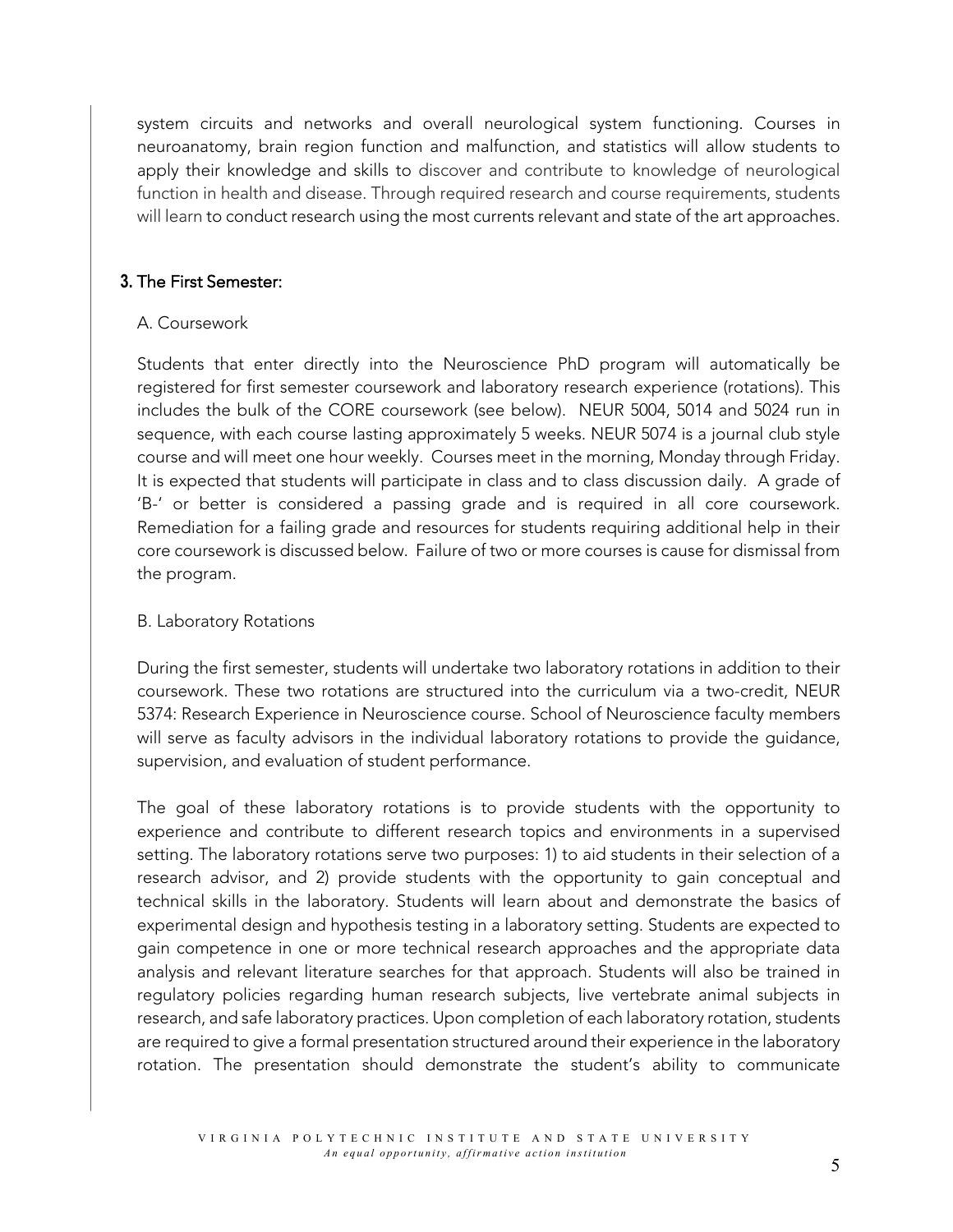effectively to a broad neuroscience audience, including sufficient detail in the scientific method, logical organization of results, and conclusions of the research as well as potential pathways for future directions. Student presentations are graded by the faculty advisor for that individual rotation using a faculty-developed rubric specific to the research laboratory in which the rotation occurred.

If a student fails one individual laboratory rotation but passes the other individual laboratory rotation, they are assigned the grade of "Incomplete" for the NEUR 5374: Research Experience in Neuroscience course and given the opportunity to complete a single laboratory rotation the next semester in the same or different laboratory. If the student fails the subsequent individual laboratory rotation, they will be dismissed from the program. If the student passes the subsequent laboratory rotation, their grade will be updated to the earned letter grade for the laboratory rotations course. If a student fails both individual laboratory rotations in the NEUR 5374: Research Experience in Neuroscience course, the student will be dismissed from the program.

#### First Semester Course Work

NEUR 5004: Principles in Neuroscience (3 credits) NEUR 5014: Fundamentals of Cellular Neuroscience (3 credits) NEUR 5024: Neuroanatomy and Systems Neuroscience (3 credits) NEUR 5074: Current Topics in Neuroscience (1 credit) NEUR 5374: Research Experience in Neuroscience (2 credits)

The goal of the first semester is to provide all students with a foundational knowledge in neuroscience, and expose the student to multiple laboratory environments, enabling each student the opportunity to select a Research Dissertation Advisor.

## **4.** The Second Semester

At the start of the second semester, students have selected a Research Dissertation Advisor. Planning of research or dissertation work begins and students will work with their Research Dissertation Advisor to develop a list of appropriate courses to complete the Plan of Study (*a representative example of the Plan of Study can be found on our Canvas site*). In addition to the CORE courses list above, each student is required to register for an additional nine credit hours of core and restricted electives as well as six credits hours of free electives. Each of these courses must be taken for a letter grade. Regardless of the restricted and free electives chosen, each student must be registered for a total of 12 credits each semester. Students can register for NEUR 7994 Research and Dissertation to get to achieve 12 credits each semester.

Additional Coursework: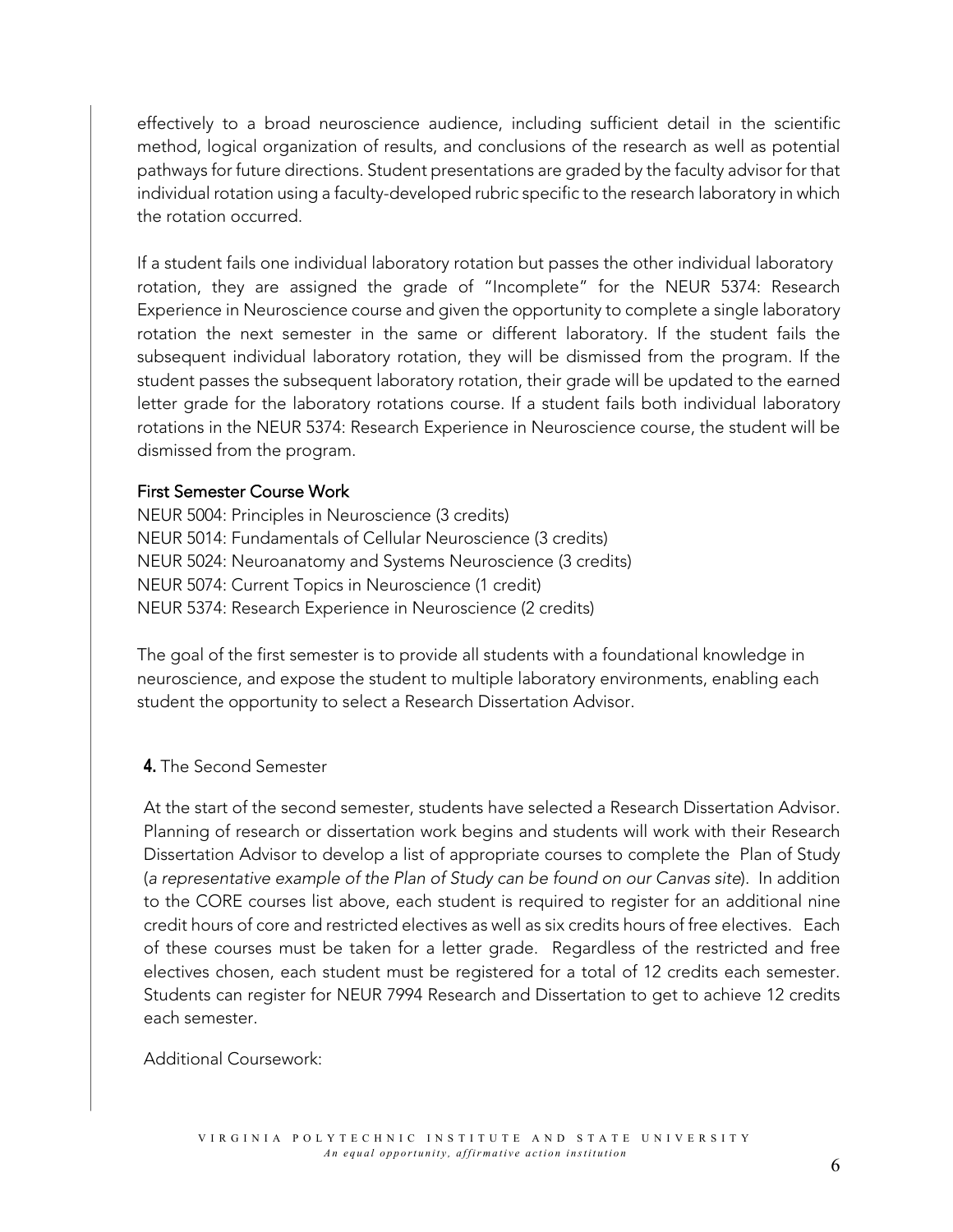Additional Coursework (the second semester and beyond):

All students must participate in STAT 5615 (Statistics in Research- 3 credit hours). This is an online course. It is recommended that this course be taken during the second fall in the program.

All students must register for NEUR 5074: Current Topics in Neuroscience (1 credit) during the first – fourth semester in the program. In total, students will have registered for this course for a letter grade a total of four times, semester one – semester four. Following the fourth semester, students no longer register for a letter grade, but must participate in a journal club each fall and spring semester until the semester before their graduation using the pass/fail option upon registration.

Students must register for a minimum six and a maximum of twelve credits of restricted elective coursework. Current approved restricted electives include the following courses. Please check with the Program Director and Program Coordinator to determine when each of the following courses are offered.

#### Current List of Restricted Electives

NEUR 5034G: Advanced Diseases of the Nervous System (3 credits) NEUR 5054: Developmental Neuroscience (3 credits) NEUR 5064: Cognitive and Behavioral Neuroscience (3 credits) NEUR 5314G: Advanced Genetics of Neuroscience (3 credits) NEUR 5364G: Advanced Neuroscience of Language and Communication Disorders (3 credits) NEUR 5514G: Advanced Neuroimmunology (3 credits) NEUR 5814G: Advanced Nutritional Neuroscience (3 credits) NEUR 5914: Neuroscience of Drug Development (3 credits) NEUR 6014: Glial Biology (3 credits)

## Free Electives: 6-12 credit hours

Students will select a minimum of 6 credit hours and a maximum of 12 credit hours of graduate coursework at the 5000 level or higher. All courses must be approved by the student's advisor as part of the Plan of Study. Courses can come from any course offerings at the institution.

## **5.** The Second Year and Beyond

Students will complete coursework as outlined in the Plan of Study. Remember, each semester to register for a total of 12 credits, balancing required coursework with NEUR7994 Dissertation and Research.

## **6.** Transfer Credits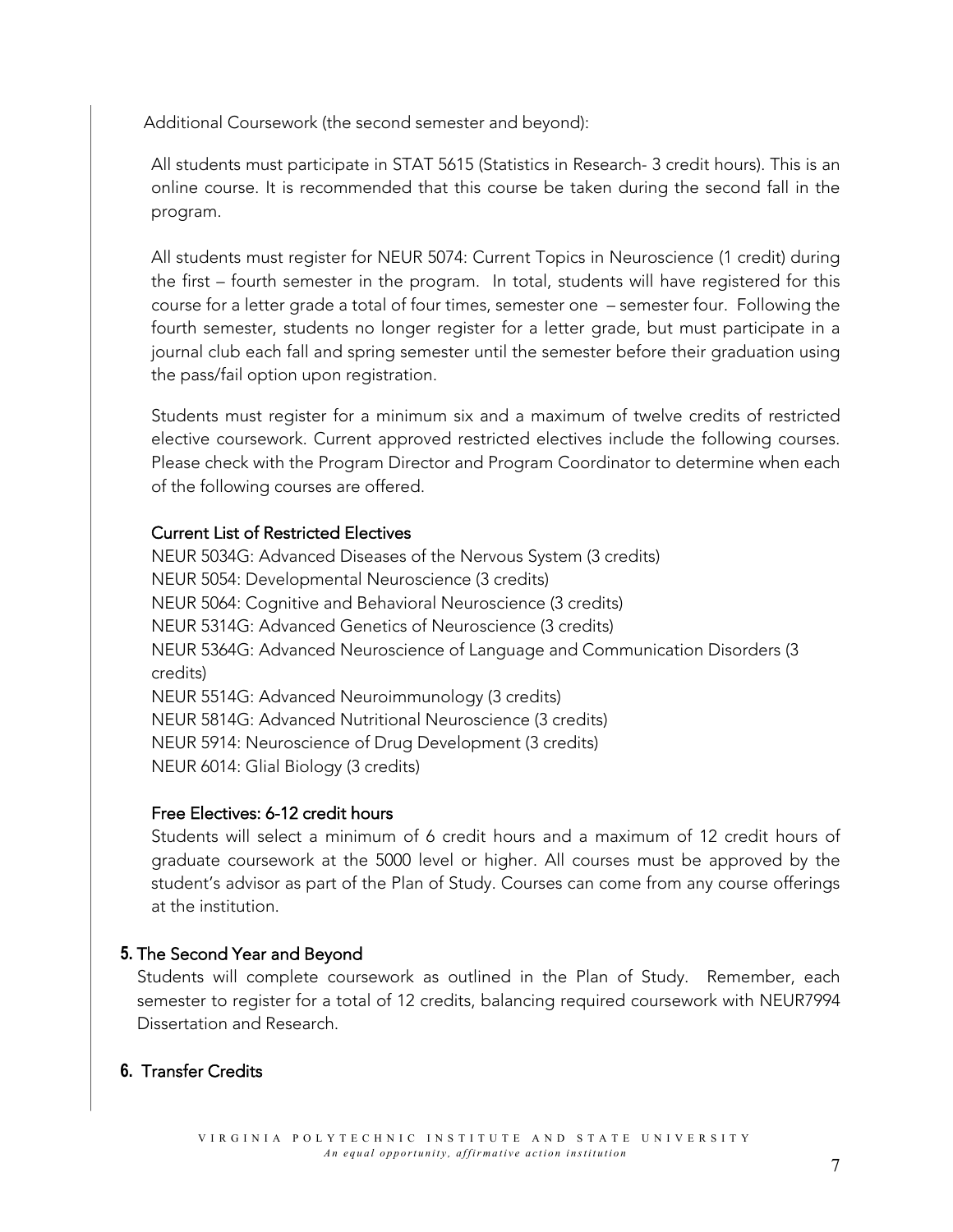At the discretion of the Graduate Program Committee, up to nine credits of previously completed coursework may be transferred from another Virginia Tech program or from an outside institution and applied toward the proposed Ph.D. in Neuroscience degree program.

#### **7.** Additional Requirements: Non-Credit

Students will be required to complete a seminar series, a course on responsible conduct in research and participate in a career development workshop series. The seminar series and career development workshop are not taken for credit but attendance is required.

#### A. Seminar Series

All students must participate in the neuroscience program seminar series for the duration of their enrollment in the degree program. The goal of the seminar series requirement is to expose students to the appropriate breadth of current neuroscience research, emerging and relevant techniques, as well as the ability to comfortably discuss topics which span the field of neuroscience. The seminar series will consist of speakers who represent the most innovative neuroscience researchers. Seminars occur twice monthly during the fall and spring semesters. The seminar is not taken for credit toward the proposed degree program. Students are required to attend, participate in the discussion as appropriate, and provide their signature as proof of attendance. Attendance rosters are collected and reviewed by the Graduate Program Committee. If a student in the program does not attend, the student's advisor will be notified.

## B.Responsible Conduct in Research

Prior to admission to candidacy, students are required to participate in a 'Responsible Conduct in Research' course offered at the university. The course is not taken for credit toward the proposed degree program but is evaluated as pass/fail. It is recommended this course be taken the second semester of study. The course is designed to ensure that graduate trainees receive formal instruction in contemporary ethical issues in biomedical research and develop lasting positive attitudes and behavior regarding responsible conduct in research. The course meets the mandated requirements of all external funding agencies in graduate ethics training. Topics include academic integrity, mentoring, research misconduct, collaborative research, use of animal and human subjects in research, ownerships of data, data acquisition and management, plagiarism, authorship, peer review, conflict of interest, bias in research and export controls, and national security.

## C. Career Development Workshop

All students must participate in the monthly Career Development Workshop series throughout the duration of their enrollment in the degree program. The goal of the career development series requirement is to expose students to career opportunities that exist outside of academia and to reinforce professional competencies for both academic and non-academic settings. Examples of topics will include: An Industry Perspective; Conflict Management;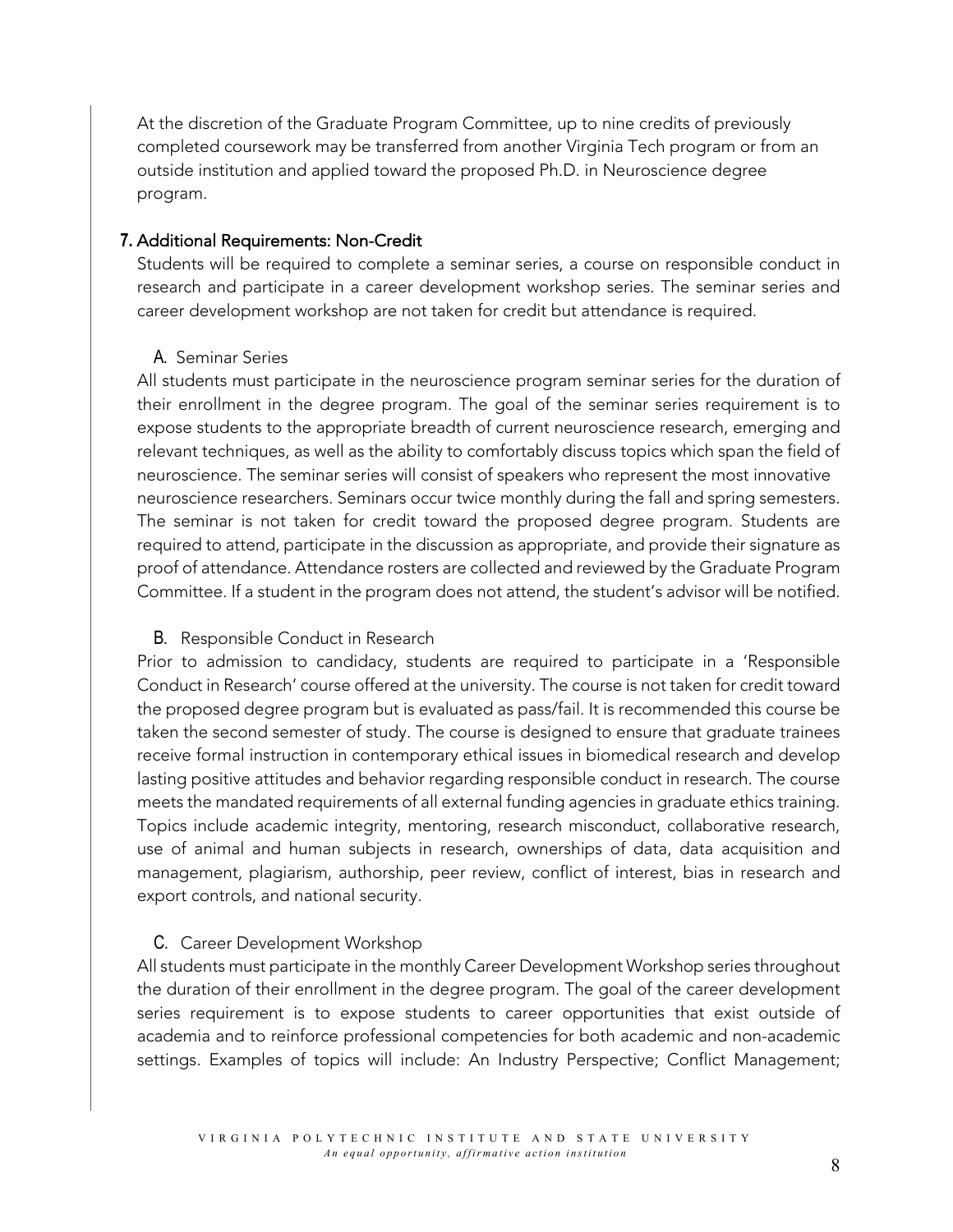Negotiating Skills; Careers in Science Communication; Commercialization; Working within Collaborative Groups; Public Speaking; Interpersonal Communication; and, Project Management. Students will be provided anonymous Qualtrics surveys to rate the utility of each session. The workshop is not taken for credit toward the proposed degree program. Students are required to attend, participate in the discussion as appropriate, and provide their signature as proof of attendance. Attendance rosters are collected and reviewed by the Graduate Program Committee. If a student in the program does not attend, the student's advisor will be notified.

#### D. Diversity, Equity and Inclusion

The Neuroscience Graduate program is strongly committed to racial, gender and ethnic equality as well as social inclusion. All PhD degree seeking students at Virginia Tech must participate in inclusion and diversity training as part of their graduate studies. Full implementation and adoption of graduate school approved training will be implemented by Spring of 2022. In an effort to launch the School of Neuroscience DEI training, all graduate students are required to participate in the Neuroscience Graduate Student and Postdoctoral Association monthly discussions on the topic of diversity, equity and inclusion. During these monthly series, conversations including those listed below will be discussed among graduate students, post-doctoral fellows, faculty and staff.

- 1) the Universities principles of Community valuing human diversity and inclusion, creating a climate of civility, sensitivity and mutual respect
- 2) impact of personal action and words understanding difference, bias and microaggressions
- 3) avenues of redress and shared responsibility as active bystanders recognizing and disrupting academic bullying
- 4) process of individual introspection to create inclusive environments awareness of words and language
- 5) Inclusion and diversity in a global context

Additional information regarding this seminar series can be found on the NPGA website. Additional efforts to enhance DEI training, in which graduate students are expected to participate include seminar speakers during the Career Development Workshop series or during School of Neuroscience workshops.

## Section II. Doctoral Requirements and Procedures

#### 1. Research Dissertation Advisor

Prior to registration for the second semester of study, Ph.D. students are required to select a research dissertation advisor. This advisor will be selected from research rotations performed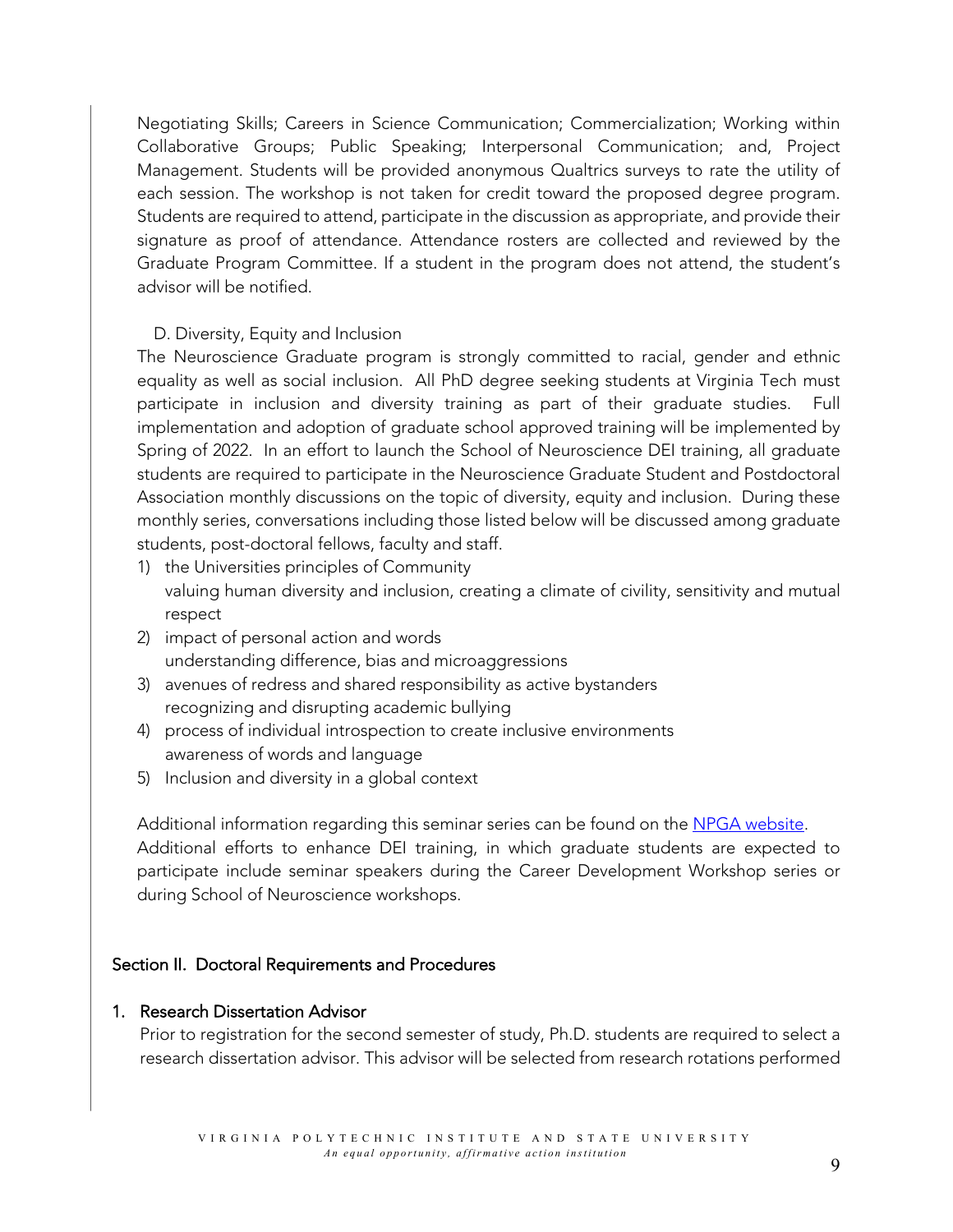during the first semester of study. Research dissertation advisors are determined by mutual agreement between the student and potential advisor. The research dissertation advisor is expected to provide guidance in generating a Plan of Study and facilitating the student toward completion of the degree program requirements.

#### 2. Plan of Study

Prior to completion of the third semester on the program a Plan of Study, signed by the Research Dissertation Advisor and Dissertation Committee Members. An example of a completed Plan of Study and a blank Plan of Study from can be found on the Neuroscience shared Canvas site. The Plan of study should include the list of all core, restricted and free electives either taken or planned to be taken by the student. To make changes to the Plan of study, a Plan of Study Changes form must be completed. This form is also found in our Canvas site.

#### 3. Dissertation Committee

During the fall of the second year in the program, each graduate student must form a dissertation committee in collaboration with their research dissertation advisor. The dissertation committee will be composed of five tenure-track faculty in the School of Neuroscience and other relevant Virginia Tech units. One tenure track research faculty member from outside of Virginia Tech can also serve as one of the five committee members. It is expected that the research expertise of the committee members will complement the student's research efforts. To make changes to the Dissertation Committee once the Plan of Study has been submitted to the graduate School you will be required to complete, a Plan of Study Changes Form. This from can be found in our Canvas site.

The student and faculty dissertation advisor are responsible for arranging regular meetings of the Dissertation Committee at appropriate times. At a minimum, one meeting is required prior to the Preliminary Doctoral Examination, once for the preliminary doctoral examination, and once per year until the dissertation defense. We anticipate the majority of student to complete their degree within five years. If a student has not completed their degree within five in a half years, the PI and student must schedule a meeting with the Graduate Program Committee to provide justification. Unless an exception is granted funding for the graduate student will end at the six year mark.

## 4. Preliminary Doctoral Examination Part 1 (Written Examination)

The Ph.D. student will prepare a written description of his or her research using an NIH F31 style format (one specific aims page + six pages of research strategy). The written component of the exam will assess the student's ability to evaluate the course material and demonstrate critical integration of the literature as it relates to the student's individual research project. This document must be delivered to the research dissertation committee 10 business days (or two full weeks) prior to the scheduled preliminary doctoral examination (Part 2). It should be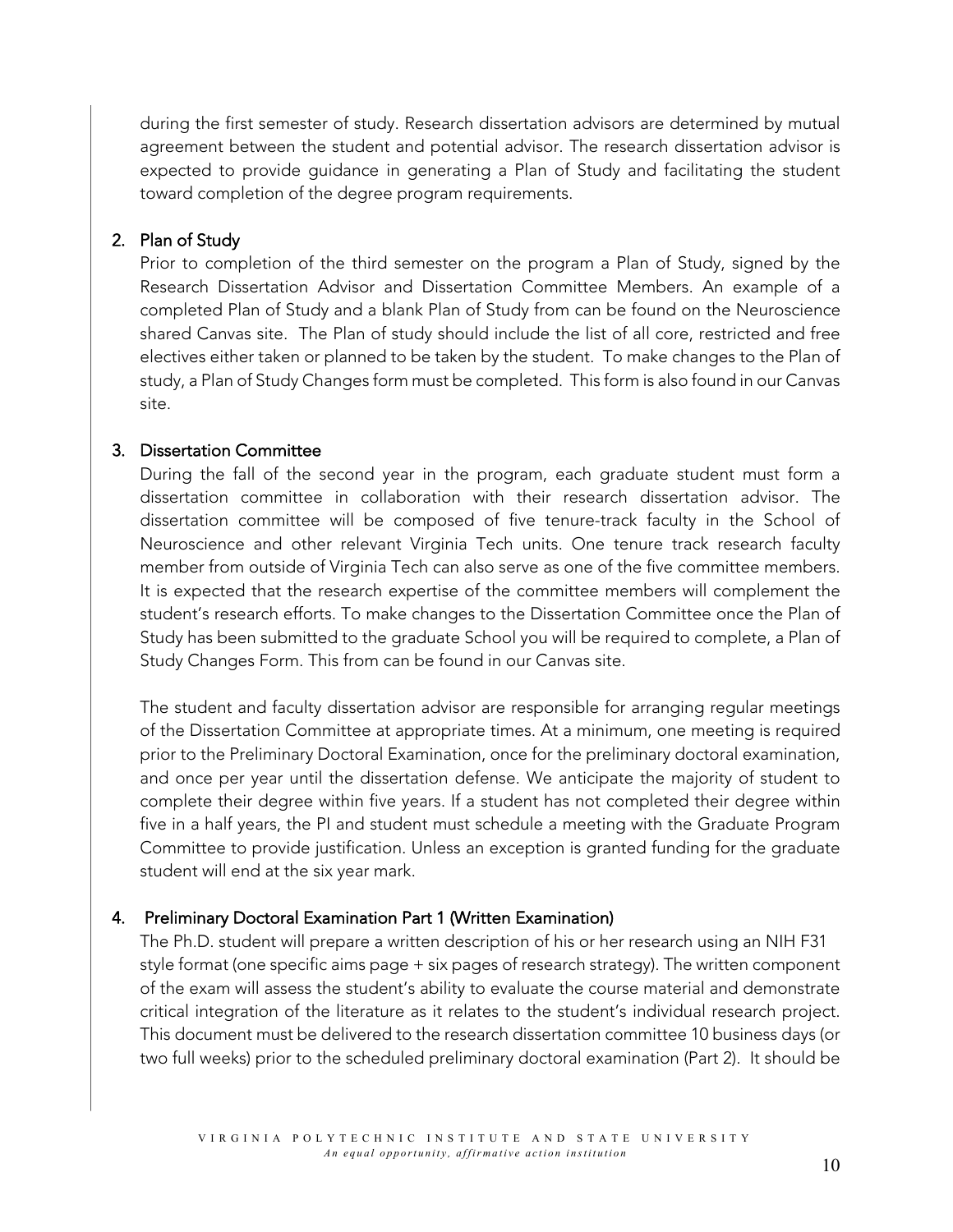noted that scheduling a preliminary doctoral examination requires approval by the graduate school and should be done well in advance of the scheduled meeting. Instructions regarding how to register for the preliminary exam can be found on our website under 'resources for current students'.

#### 5. Preliminary Doctoral Examination Part 2 (Oral Examination)

The purpose of the oral comprehensive examination is to demonstrate to the committee members that the student is prepared to perform the proposed research. This examination entails an oral defense of the students NIH F31 style grant proposal. During this oral examination the student must demonstrate that they have 1) integrated the knowledge gained from the core curriculum, 2) demonstrated a comprehension of the appropriate literature related to the student's proposal, and 3) demonstrated knowledge of appropriate technical approaches to address the experimental paradigms in the written research proposal. Students who do not receive a 'unanimous pass' on both the written and oral Preliminary Doctoral Examination may be given up to six months of remediation as deemed appropriate by the Dissertation committee and one additional opportunity to pass the examination. Failure to pass either exam on the second attempt will result in dismissal from the program.

Following successful completion of written and oral examination, students are encouraged to submit their written document for external/internal funding. This would include applying for opportunities at the NIH, NSF private foundations and opportunities within VT. Graduate students which successfully compete for external funding covering 50% or more of their stipend will receive an additional \$1000 in yearly stipend.

## 6. Admission to Candidacy

Admission to candidacy requires a passing grade of B- or better (on a 4.0-point scale) in all core and required courses and a unanimous 'pass' decision by all members of the Dissertation Committee for the students Preliminary Doctoral Examination (Part 1 and Part 2). It is expected that these requirements will be completed prior to the end of the third year of study.

## 7. Dissertation Defense

Prior to the dissertation defense, students must be given permission by the Dissertation Committee to prepare the final written dissertation document. It is expected that permission will be given during a final Dissertation Committee meeting no more than six months before the final dissertation defense. The final dissertation comprises a written dissertation and an oral defense centered around the dissertation research. This exam will be publicly advertised two weeks prior to the dissertation defense. All professional rank faculty and students will be invited to attend. Each of the students Dissertation Committee members is required to attend although remote attendance is acceptable in unusual circumstances. The student will deliver a public oral presentation of the dissertation research and answer questions from those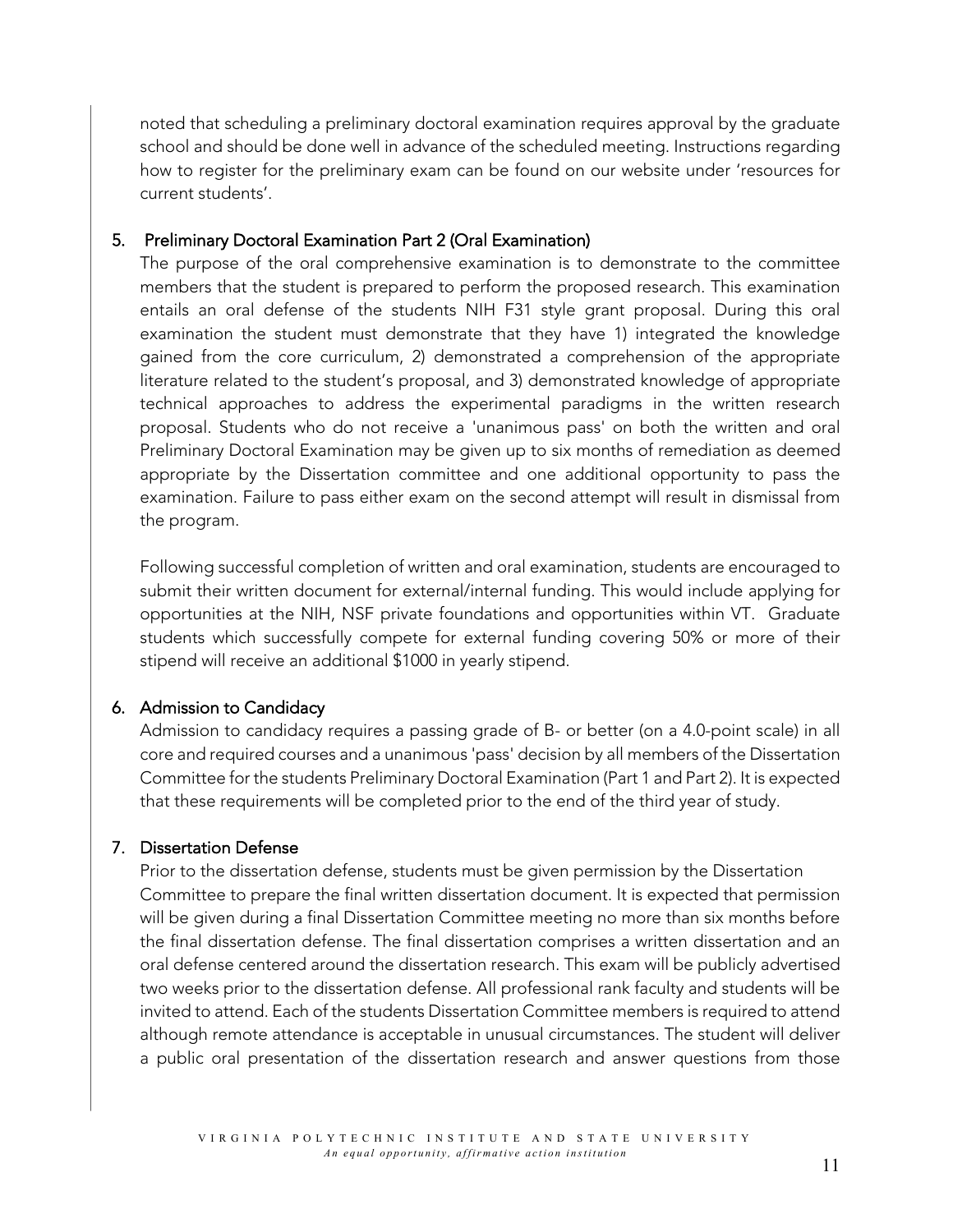present. Immediately following the public dissertation defense, a private dissertation defense involving the student and the Dissertation Committee will take place for additional questions. In order to pass, the student must obtain a unanimous pass vote from all committee members. If the student fails the dissertation defense, one full semester (or 15 weeks) must elapse before the student is allowed to complete a second dissertation defense. If the student fails the dissertation defense a second time, the student will be dismissed from the program.

# PLAN AHEAD

iThenticate: The Graduate School has instituted a policy requiring graduate students and their advisors must verify that the ETDs (electronic theses and dissertations) are appropriately written and cited, using the iThenticate system. Your thesis document must be evaluated by iThenticate and reviewed by you and your thesis advisor prior to scheduling your final exam. The final similarity report must be included in the submission of your ETD to the graduate school.

As with the preliminary exam this document must be delivered to the research dissertation committee 10 business days (or two full weeks) prior to the scheduled Dissertation Defense. It should be noted that the dissertation defense requires approval by the graduate school and should be done well in advance of the scheduled meeting. Instructions regarding how to register for the preliminary exam can be found on our website under 'resources for current students'.

## 8. Student Retention and Continuation Plan

To ensure students are supported throughout the program, faculty have developed requirements and milestones designed to maintain student engagement, enrollment, and retention to successfully progress to degree completion.

A. Monthly (minimal) meetings with Research Dissertation Advisor All students in the proposed Ph.D. in Neuroscience degree program will attend monthly meetings with their dissertation advisor. The dissertation advisor will monitor course performance and research progress, as well as assist students in accessing resources needed to successfully navigate the program. Dissertation advisors are required to provide annual written progress reports to the Graduate Program Committee and Program Director.

## B. Graduate Student Annual Evaluation Process

Each spring, graduate students are required to submit a brief report of progress to his/her advisor which will be considered by the faculty during the graduate student review process. The annual report provided by the dissertation advisor and graduate student evaluation will be submitted to the Graduate Program committee for review, along with an updated CV.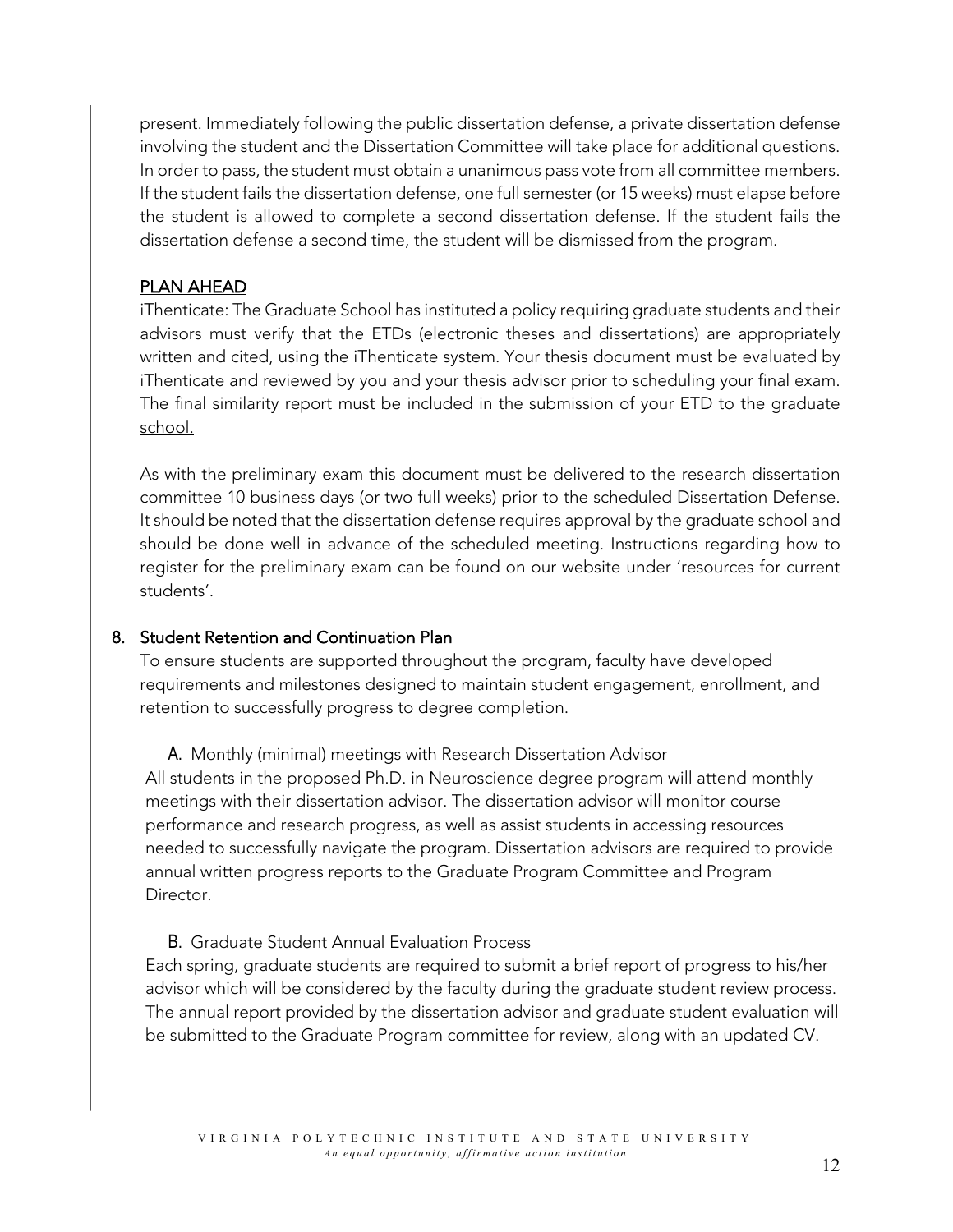This committee will provide annual evaluations to students, which will indicate whether their progress is satisfactory or unsatisfactory.

# C. Research Updates

At the end of year one, during the summer session and each summer throughout the duration of the PhD students are expected to orally present their research findings to all faculty members, post-doctoral fellows, and graduate students in the department. The purpose of the research updates is to provide students with the opportunity to hone scientific communication skills.

# D. Mitigation Strategies for Unsatisfactory Grades

Course instructors for all core coursework will be required to meet with any student that receives a grade of 'C' or below (on a 4.0-point scale) on a course examination. This information will also be communicated with the program director and graduate program committee. These students will be required to meet with a tutor at regular intervals while repeating a course. Peer mentors will be assigned to all Ph.D. students. Peer mentors will be selected from a pool of graduate students that have successfully completed admission to candidacy.

# 9. Additional Requirements

## A. CV

Each student must provide to the program an updated professional curriculum vitae. This document must be updated before every Annual Progress Review.

# B. Biosketch

Each student must have a current Biosketch. This document must be updated before every Annual Progress Review.

# C. ORCID iD

ORCID provides a persistent identifier that you own and control and that distinguished you from every other researcher. This number should be uploaded in the shared Neuroscience Canvas site.

# D. Publication Requirement

Students are required to submit at least one first-authored research paper based on there dissertation work for publication in a peer-reviewed journal listed in the Science Citation Index Expanded prior to scheduling their dissertation defense. Advisory Committee members will determine that this requirement has been met to their satisfaction as a condition of approving the scheduling of the defense.

## E. Teaching Requirement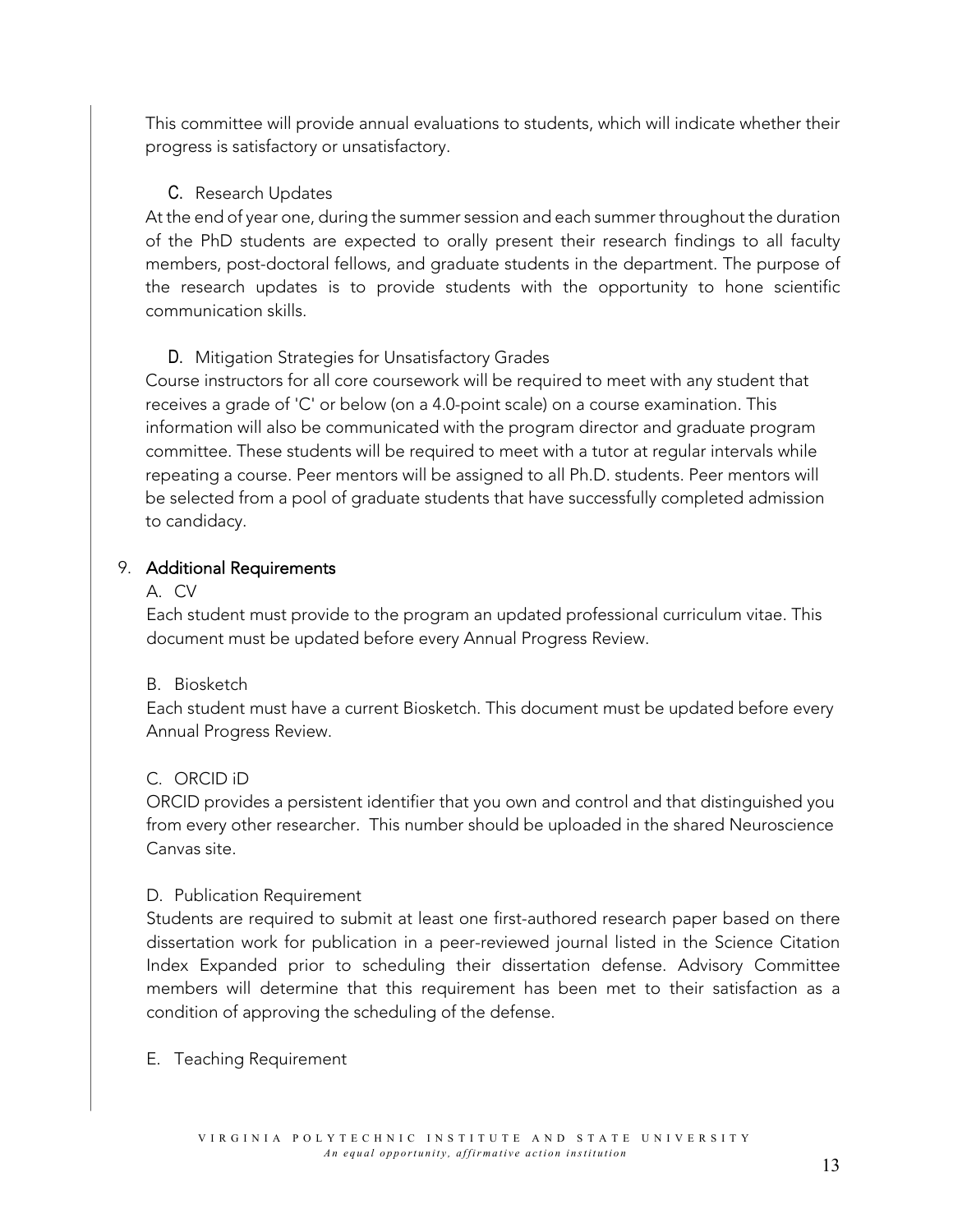Following the semester of entry into the program students in this program are not required to teach or serve as a graduate teaching assistant (GTA). However, individual Research Dissertation Advisors may require their own PhD students to GTA for one semester or more. This is a discussion you are encouraged to have with Research Dissertation Advisor prior to rotating and joining a laboratory.

For those students that do GTA, certain criteria and responsibilities must be met.

- i. Teaching Quality: GTAs should give conscientiously prepared, good quality presentations and general assistance to the students in their laboratory courses. Difficulties with teaching should be discussed by the student and teaching supervisor with every effort made to give the GTA positive, constructive guidance.
- ii. Office Hours: GTAs should post their office hours and inform their classes of office hours and the location of their office. GTAs should always be available during their office hours.
- iii. Grading: GTAs may be assigned the primary responsibility for assigning grades in laboratory sections. Prior to 18 hours of course work at the graduate level, grades are officially assigned by a faculty member in accordance with University policy.
- iv. Evaluation of Teaching: Beginning in Fall 2021, course directors are to provide an independent evaluation of GTA performance (course instructors will be provided with a standardized evaluation form). Copies of these evaluations are shared with the student and the research thesis advisor. A copy should be shared with the graduate program in the form of an attachment with the student annual review. Consecutive poor evaluations from teaching supervisors may result in loss of eligibility to receive subsequent GTA assignments.

## Section III. PhD Student responsibilities

A. Expectations for Graduate Study

Virginia Tech graduate students are expected to be honest, ethical, contributing members of the campus community. The following resources provide details about these important responsibilities. https://graduateschool.vt.edu/academics/expectations.html

B. Academic Responsibilities:

Degree Requirements: "It is the student's responsibility to satisfy all university requirements described in the Graduate Catalog as well as any additional requirements established by the faculty in the academic program in which the student is enrolled" (Graduate Catalog, Graduate School Policies and Procedures"). While the student should expect good quality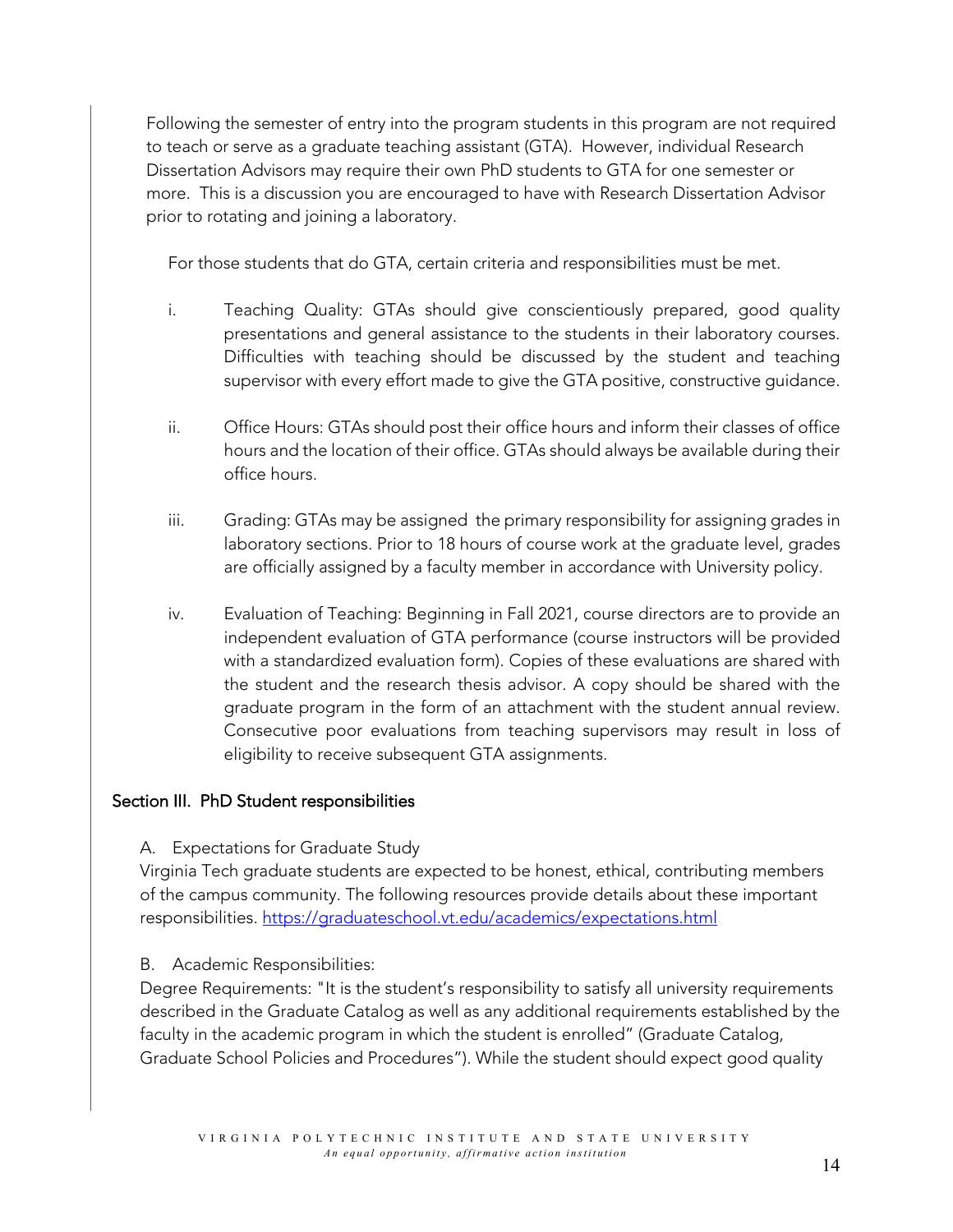advising by his/her Advisory Committee, the Department of Biological Sciences, and the Graduate School, the primary responsibility for knowing the degree requirements and progressing through the degree rests with the student. The student should be familiar with University Policies as detailed in the Graduate Catalogue and with the Department policies as detailed in this handbook.

# C. Vacation/Holidays:

Time away from campus for holidays/vacations or travel to conferences may not interfere with a graduate student's GTA or GRA responsibilities and must be scheduled in consultation with, and with prior approval from, the Research Dissertation Advisor. Students are encouraged to discuss planned or desired absences with their Research Dissertation Advisor as far in advance of the anticipated date as possible.

# D. Honor System:

All graduate students should be familiar with the Virginia Tech Undergraduate Honor Code, both for their own information and for the appropriate handling of their GTA/GRA responsibilities.

# Section IV. GRADUATE STATUS CHANGES

## 1. Change of Research Dissertation Advisor

It is not uncommon for students to reach the conclusion that their initial mentor selection is not the ideal match. As a program, we recognize this and completely support the student's decision to identify a new research mentor (core or affiliated Neuroscience faculty). Students wishing to identify a new Research Dissertation Advisor and who are making satisfactory progress toward the degree, will have one "grace semester" to find a new Research Dissertation Advisor and form a new Thesis Committee. The new Dissertation Committee may or may not include members of the original committee. Students choosing to switch labs will be given a "grace semester" to identify a Research Dissertation Advisor. Failure to identify a new Research Dissertation Advisor during the "grace semester" will result in the student being terminated from the program. If the Research Dissertation Advisor leaves the University, and the student chooses not leave with the Research Dissertation Advisor the student, if making satisfactory progress, should work with their Dissertation Committee, the Director of the School of Neuroscience and the Graduate Program Director to find a new Research Dissertation Advisor.

## 2. Discontinued enrollment

Graduate students are expected to be continuously enrolled while they pursue their degrees. Students in residence fulfill this requirement by registering for 12 credits per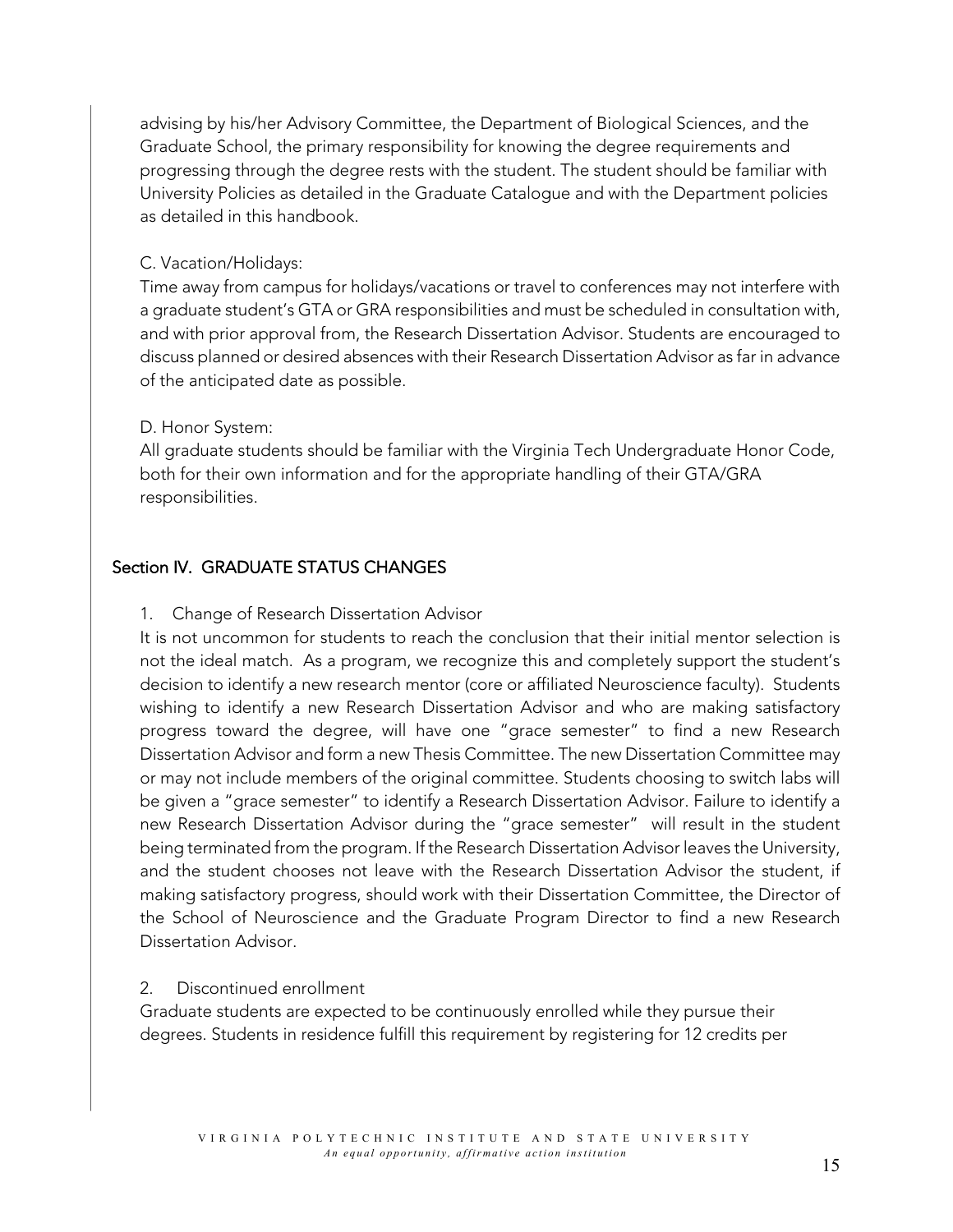semester. Under special circumstances the enrollment requirement may instead be met in the following ways.

- A. Graduate students in good standing who for academic reasons need to spend an entire Fall or Spring semester away from campus can apply for and be granted In *Absentia Status*. In *Absentia Status* is granted for work that is directly related to a student's academic course of study and that is integral to his or her degree. Examples include field research and laboratory work with research collaborators at remote institutions. Students can remain in absentia for two consecutive semesters, but then must return to residency for a minimum of one semester prior to graduating. During each Fall and Spring semester in absentia, students must register for one credit hour. Note that students can be away from campus during the summer without In Absentia Status being required. To obtain *In Absentia* Status graduate students, with the approval of the Chair of their Graduate Advisory Committee, must file a Request for In Absentia Status with the Graduate School. The request must be approved by the Director of the School of Neuroscience or Graduate Program Director. Note that students with *In Absentia* status cannot be paid via Graduate Research Assistantships; they can be paid via hourly wage. Students requesting In Absentia Status for the Spring semester can continue their student health insurance for which they signed up in the Fall, but students requesting *In Absentia* Status for the Fall semester are not eligible for student health insurance.
- B. Changes in life circumstances sometimes necessitate a break in graduate studies and continuous enrollment. Graduate students who need a break in continuous enrollment may apply for a Leave of Absence. Acceptable reasons for granting a leave include medical and health, family emergency, change in parental status, military service or call-up, financial hardship, personal reasons and academic reasons. Students on leave of absence are not entitled to use University resources not normally available to the public or alumni. Leave of absence may be granted for up to one year at a time. Graduate students, in consultation with and with the approval of their Research Dissertation Advisor, may file a Request for Leave of Absence with the Graduate School. The request must be approved by the Director of the School of Neuroscience and the Graduate Program Director.
- a. Readmission to the graduate program after one year of leave is automatic.
- b. If a leave of longer than one year is required, the student must file an "Application for Graduate Readmission" with the Graduate School. This form requires the signature of the Department Head.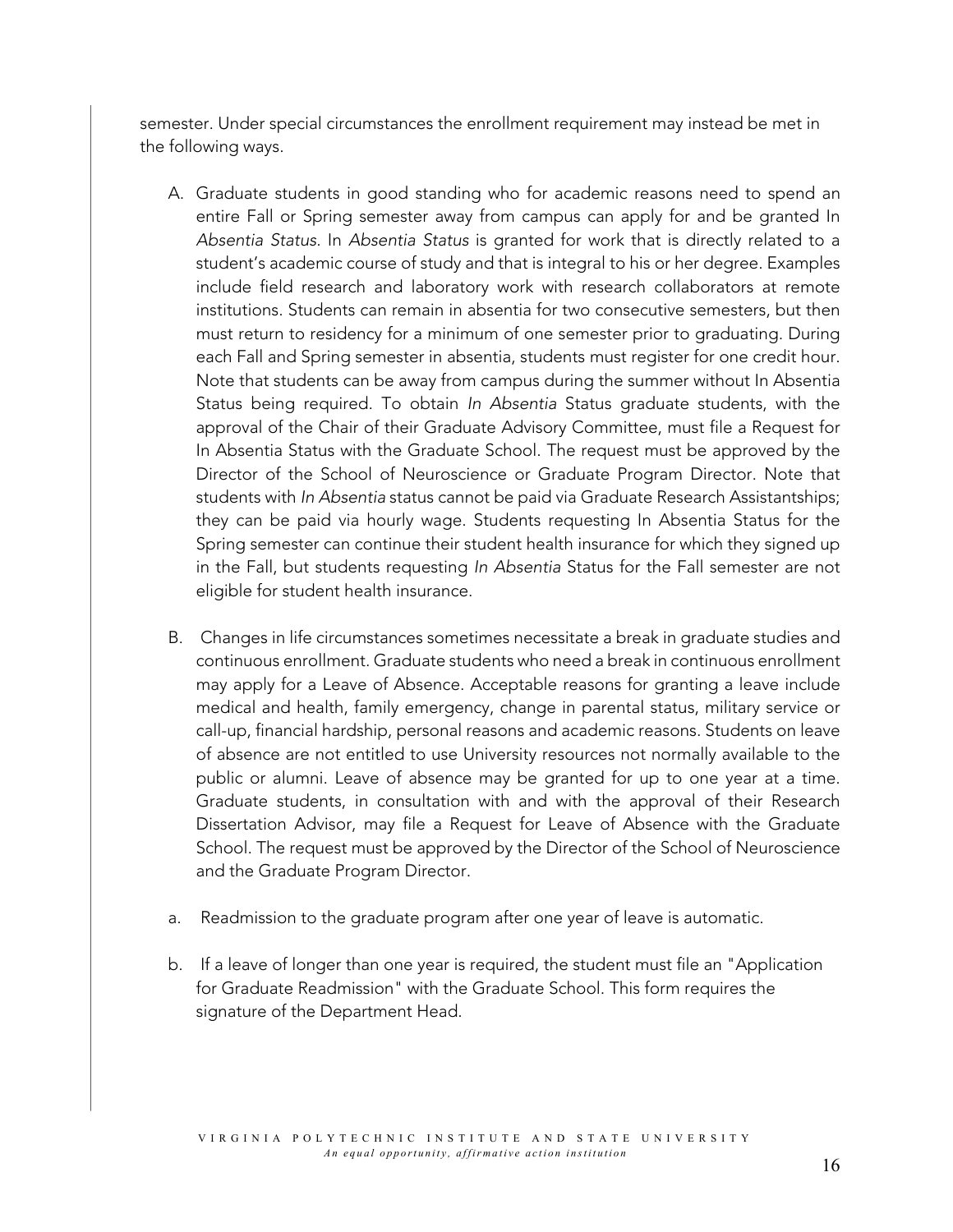- c. If absence from the program continues for four semesters or more, in addition to the "Application for Graduate Readmission" submitted to the Graduate School, the student must also submit to the Department a written plan outlining how and when degree requirements will be met. The plan should be developed by the student in consultation with the Major Advisor and members of the Advisory Committee who are willing to continue serving on the committee. If some members are unwilling to serve, a new committee may have to be formed; the chair and members of the old committee are under no obligation to continue their service on the committee. Thus, the student must discuss the continued participation on the committee with former committee members and also assume responsibility for the participation of new members if necessary. If the submitted plan is unacceptable to the student's Advisory Committee, the Graduate Director, with a recommendation from the Graduate Review Committee and the Advisory Committee chair, will have the option of terminating the student from the program. Once four semesters have passed, if the student has not sought readmission the Graduate Director will attempt to contact the student and request a plan as outlined above. If the plan that is submitted is unacceptable, no plan is submitted, or the student cannot be contacted, the Graduate Director, with a recommendation from the Graduate Review Committee and the Advisory Committee Chair, will have the option of terminating the student from the program. Students returning from leave must be enrolled for at least 3 credits. Returning students do not become eligible for the Start of Semester Defense Exception until their second semester back in the program.
- d. Students who decide to leave the program permanently should submit a letter of resignation to the Graduate School and provide copies to the Director of the School of Neuroscience, the Chair of their Graduate Dissertation Committee, and the Graduate Program Director.

#### 3. Termination of Student for Inadequate Progress Toward the Degree

A negative review by a student's Dissertation Committee, followed by a written evaluation detailing the Dissertation Committee's expectations for improvement, should result in improved performance by the student. If such progress does not occur, as documented during the next Dissertation Committee meeting, it is the responsibility of the student's Dissertation Committee to recommend that the student be terminated from the graduate program (Graduate Policies and Procedures and Course Catalog, "Satisfactory progress"). If Dissertation Committee has not been formed, the student's Research Dissertation Advisor can also act to terminate a student. In both cases, if the student has a GPA of less than 3.0 at the time that the Committee or the Research Dissertation Advisor recommends termination for lack of progress towards the degree, termination will be effective at the end of that semester. If the student has a GPA 3.0 or higher at the time that the Committee or Chair recommends termination, the Graduate Program Director may allow the student one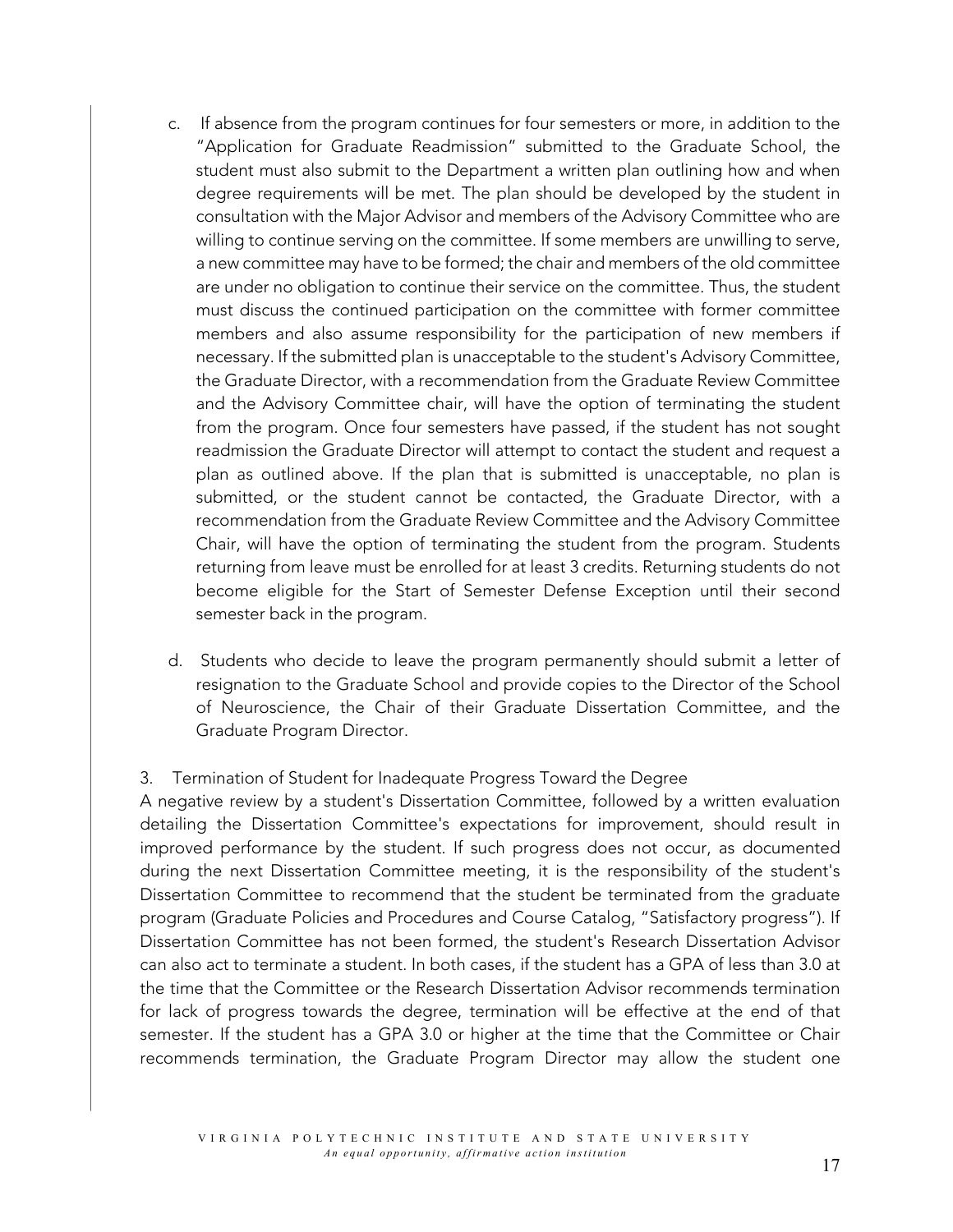additional semester to attempt to establish a new Dissertation Committee. The decision to terminate the student will be reviewed by the Graduate Review Committee, Graduate Program Director, and Director of the School of Neuroscience before (a) making the recommendation of termination to the Graduate School or (b) allowing the student one semester to find a new advisor and establish a new Dissertation Committee.

#### 4. Graduate Student Appeals

These procedures will insure the student's right to appeal at every level as specified by Graduate School policy (see Graduate Catalog, "Graduate Student Appeal, https://graduateschool.vt.edu/academics/expectations/expectations-for-graduateeducation-overview/complaints-and-appeals.html"). Should the student's committee not act despite two Advisory Committee meetings when the student's progress was rated Unsatisfactory, then upon a recommendation of the Graduate Review Committee and

Graduate Director, the Department Head may recommend termination of the student to the Graduate School. Two consecutive ratings of Unsatisfactory from the Graduate Review Committee are grounds for termination.

Whenever possible, graduate students are encouraged to discuss concerns directly with the person(s) involved. The university recognizes that these conversations can be difficult and, therefore, provides resources, such as the Graduate Student Ombudsperson and other offices to help students learn how to handle these situations. Discussions with advisor, department head, or graduate program director.

Students who feel they need help finding resolution or believe that departmental policy or practice is contributing to the issue of concern may discuss the matter with their advisor, department head and/or graduate program director.

# Section V: MENTAL HEALTH RESOURCES

The VT Graduate School and leadership within the School of Neuroscience are committed to providing a positive graduate student experience. We recognize that graduate school is stressful and mental health concerns are at the forefront of student concerns.

In 2020, the VT graduate School convened a mental health task force to identify and review practices and begin conversations with students and their advocates to determine what Virginia Tech can do to promote and support the mental health of all VT graduate students. This resource is evolving and updates regarding the discussion can be found here.

School of Neuroscience faculty, leadership and graduate program director and coordinator may work with individual students to identify suitable resources.